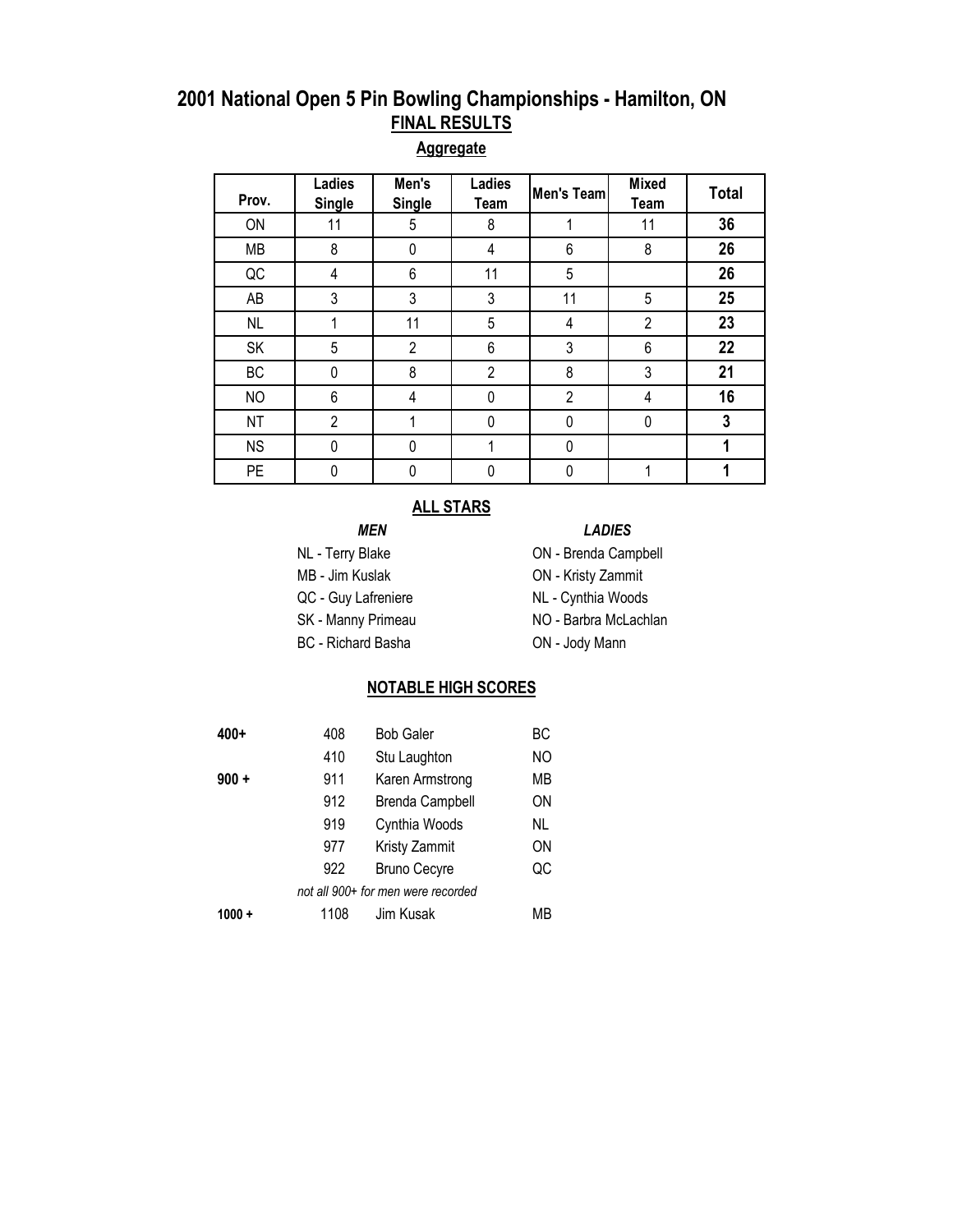## *HIGH SCORES*

|                 | <b>Individual High Single</b> |                          | <b>Team High Single</b> |                         |                         |  |
|-----------------|-------------------------------|--------------------------|-------------------------|-------------------------|-------------------------|--|
| Ladies Single   | 350                           | MB - Karen Armstrong     | Ladies                  | 1409                    | Manitoba                |  |
| Men's Single    | 410                           | NO - Stu Laughton        | Men                     | 1506                    | Saskatchewan            |  |
| Ladies Team     | 371                           | ON - Kristy Zammit       | Mixed                   | 1353                    | Alberta                 |  |
| Men's Team      | 384                           | SK - Kerry Sullivan      |                         | <b>Team High Triple</b> |                         |  |
| Mixed Team Lady | 320                           | ON - Stephanie Hillmer   | Ladies                  | 3787                    | Manitoba                |  |
| Mixed Team Man  | 408                           | BC - Bob Galer           | Men                     | 3926                    | Saskatchewan            |  |
|                 | <b>Individual High Triple</b> |                          | Mixed                   | 3699                    | Saskatchewan            |  |
| Ladies Single   | 912                           | ON - Brenda Campbell     |                         | <b>Team High Four</b>   |                         |  |
| Men's Single    | 859                           | NO - Stu Laughton        | Ladies                  | 4941                    | Manitoba                |  |
| Ladies Team     | 977                           | ON - Kristy Zammit       | Men                     | 5158                    | Alberta                 |  |
| Men's Team      | 922                           | QC - Bruno Cecyre        | Mixed                   | 4814                    | Saskatchewan            |  |
| Mixed Team Lady |                               |                          |                         | <b>Team High Five</b>   |                         |  |
| Mixed Team Man  | 1108                          | MB - Jim Kuslak          | Ladies                  | 6231                    | Manitoba                |  |
|                 | <b>Individual High Four</b>   |                          | Men                     | 6442                    | Quebec                  |  |
| Ladies Single   | 1242                          | ON - Brenda Campbell     | Mixed                   | 6047                    | Alberta                 |  |
| Men's Single    | 1160                          | QC - Luc Duguay          |                         | <b>Team High Six</b>    |                         |  |
| Ladies Team     | 1266                          | ON - Kristy Zammit       | Ladies                  | 7164                    | Newfoundland            |  |
| Men's Team      | 1241                          | QC - Bruno Cecyre        | Men                     | 7701                    | Alberta                 |  |
| Mixed Team Lady |                               |                          | Mixed                   | 7592                    | Manitoba                |  |
| Mixed Team Man  | 1369                          | MB - Jim Kuslak          | <b>Team High Seven</b>  |                         |                         |  |
|                 | <b>Individual High Five</b>   |                          | Ladies                  | 8249                    | Quebec                  |  |
| Ladies Single   | 1502                          | ON - Brenda Campbell     | Men                     | 7274                    | Alberta                 |  |
| Men's Single    | 1484                          | <b>BC</b> - Doug Mosdell |                         | <b>Team High Eight</b>  |                         |  |
| Ladies Team     | 1476                          | NL - Cynthia Woods       | Ladies                  | 8756                    | <b>British Columbia</b> |  |
| Men's Team      | 1482                          | AB - Vince Chartier      | Men                     | 10084                   | <b>British Columbia</b> |  |
| Mixed Team Lady |                               |                          |                         |                         |                         |  |
| Mixed Team Man  | 1546                          | MB - Jim Kuslak          |                         |                         |                         |  |
|                 | <b>Individual High Six</b>    |                          |                         |                         |                         |  |
| Ladies Team     | 1731                          | ON - Kristy Zammit       |                         |                         |                         |  |
| Men's Team      | 1797                          | AB - Vince Chartier      |                         |                         |                         |  |
| Mixed Team Lady |                               |                          |                         |                         |                         |  |
| Mixed Team Man  | 1580                          | NO - Barry Stevens       |                         |                         |                         |  |
|                 | <b>Individual High Seven</b>  |                          |                         |                         |                         |  |
| Ladies Team     | 1975                          | ON - Kristy Zammit       |                         |                         |                         |  |
| Men's Team      | 2051                          | AB - Vince Chartier      |                         |                         |                         |  |
|                 | <b>Individual High Eight</b>  |                          |                         |                         |                         |  |
| Ladies Team     | 1999                          | NS - Synthia Schofield   |                         |                         |                         |  |
| Men's Team      | 2204                          | BC - Richard Basha       |                         |                         |                         |  |

|                        | <b>Team High Single</b> |                        |  |  |  |  |  |  |
|------------------------|-------------------------|------------------------|--|--|--|--|--|--|
| Ladies                 | 1409 —                  | Manitoba               |  |  |  |  |  |  |
| Men                    |                         | 1506 Saskatchewan      |  |  |  |  |  |  |
| Mixed                  | 1353                    | Alberta                |  |  |  |  |  |  |
|                        | <b>Team High Triple</b> |                        |  |  |  |  |  |  |
| Ladies                 |                         | 3787 Manitoba          |  |  |  |  |  |  |
| Men                    | 3926                    | Saskatchewan           |  |  |  |  |  |  |
| Mixed                  |                         | 3699 Saskatchewan      |  |  |  |  |  |  |
|                        | <b>Team High Four</b>   |                        |  |  |  |  |  |  |
| Ladies                 |                         | 4941 Manitoba          |  |  |  |  |  |  |
| Men                    | 5158                    | Alberta                |  |  |  |  |  |  |
| Mixed                  |                         | 4814 Saskatchewan      |  |  |  |  |  |  |
|                        | <b>Team High Five</b>   |                        |  |  |  |  |  |  |
| Ladies                 |                         | 6231 Manitoba          |  |  |  |  |  |  |
| Men                    |                         | 6442 Quebec            |  |  |  |  |  |  |
| Mixed                  | 6047                    | Alberta                |  |  |  |  |  |  |
|                        | <b>Team High Six</b>    |                        |  |  |  |  |  |  |
| Ladies                 |                         | 7164 Newfoundland      |  |  |  |  |  |  |
| Men                    |                         | 7701 Alberta           |  |  |  |  |  |  |
| Mixed                  |                         | 7592 Manitoba          |  |  |  |  |  |  |
|                        | <b>Team High Seven</b>  |                        |  |  |  |  |  |  |
| Ladies                 | 8249                    | Quebec                 |  |  |  |  |  |  |
| Men                    |                         | 7274 Alberta           |  |  |  |  |  |  |
| <b>Team High Eight</b> |                         |                        |  |  |  |  |  |  |
| Ladies                 |                         | 8756 British Columbia  |  |  |  |  |  |  |
| Men                    |                         | 10084 British Columbia |  |  |  |  |  |  |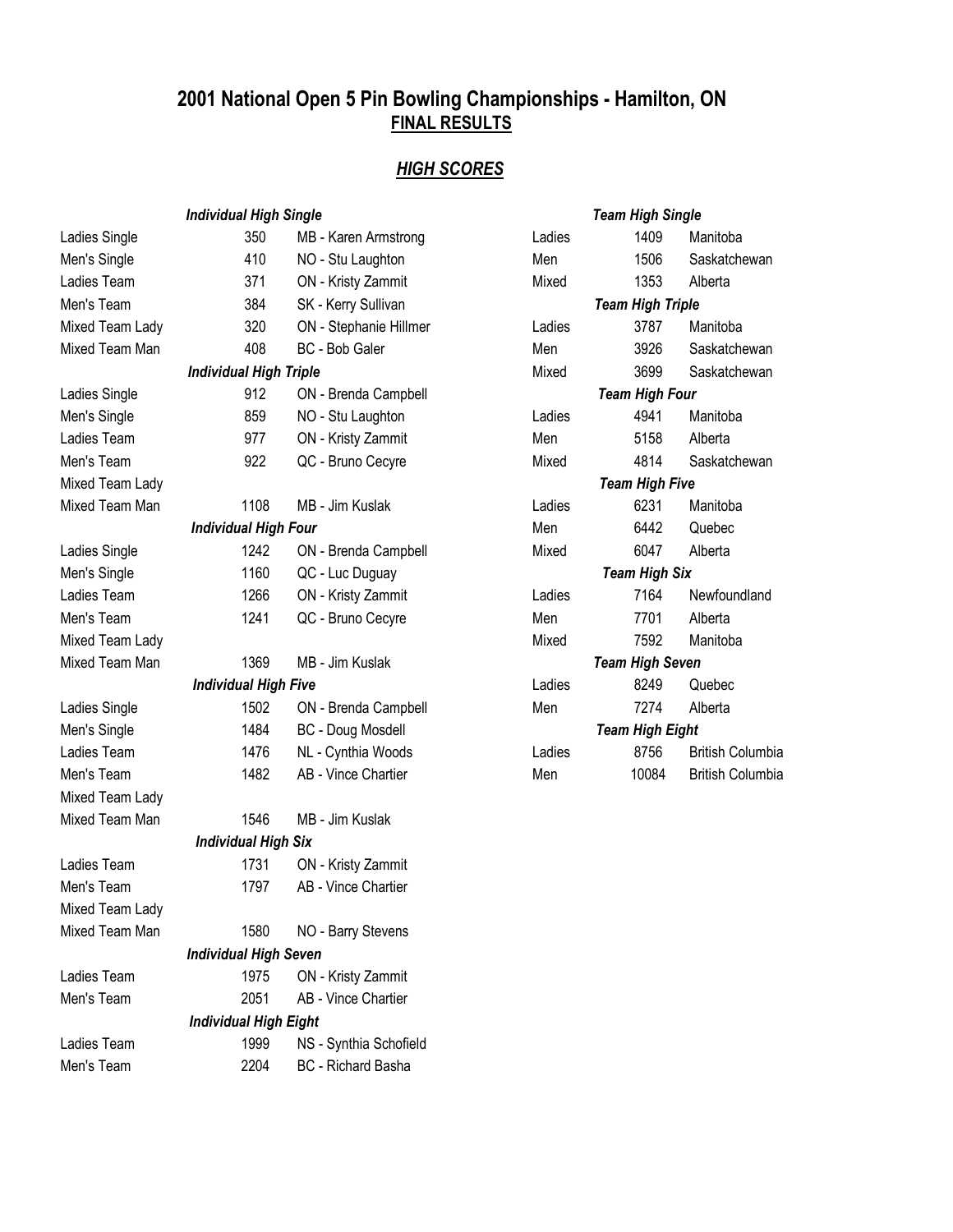### **SINGLES QUALIFYING** *(15 games)*

| Ladies |           |                          | <b>Pinfall</b> | <b>MEN</b> |                |                     | <b>Pinfall</b> |
|--------|-----------|--------------------------|----------------|------------|----------------|---------------------|----------------|
| 1st    | <b>ON</b> | Brenda Campbell          | 4328           | 1st        | BC             | Doug Mosdell        | 4014           |
| 2nd    | MВ        | Karen Armstrong          | 4153           | 2nd        | <b>NL</b>      | <b>Terry Blake</b>  | 3917           |
| 3rd    | <b>SK</b> | Tracy Anseth             | 3853           | 3rd        | <b>ON</b>      | Kris Babuik         | 3841           |
| 4th    | QC        | Isabelle Plante          | 3700           | 4th        | QC             | Luc Duguay          | 3821           |
| 5th    | NO        | Barbra McLachlan         | 3631           | 5th        | N <sub>O</sub> | Stu Laughton        | 3800           |
| 6th    | AB        | Dianne Violini           | 3525           | 6th        | AB             | <b>Brian Murray</b> | 3628           |
| 7th    | NT        | <b>Crystal Craig</b>     | 3423           | 7th        | <b>SK</b>      | Dave Jorgensen      | 3624           |
| 8th    | <b>NL</b> | Bev Dowden               | 3397           | 8th        | <b>NT</b>      | Jim White           | 3604           |
| 9th    | <b>NS</b> | Synthia Schofield        | 3348           | 9th        | <b>NS</b>      | Wayne Comeau        | 3483           |
| 10th   | <b>BC</b> | Mary-Jo Mackenzie-Dalton | 3277           | 10th       | <b>MB</b>      | <b>Phil Travale</b> | 3380           |
| 11th   | <b>PE</b> | Kathy Taylor             | 3104           | 11th       | <b>PE</b>      | Danny Doucette      | 3208           |

## **STEPLADDER - LADIES**

| <b>STEPLADDER - LADIES</b>                                              |                                                                    |                                                   | <b>ON</b><br>Brenda Campbell 276                              |
|-------------------------------------------------------------------------|--------------------------------------------------------------------|---------------------------------------------------|---------------------------------------------------------------|
| QC                                                                      | <b>SK</b><br>193<br><b>Tracy Anseth</b><br>323<br>Barbra McLachlan | MB<br>Karen Armstrong 285<br>Barbra McLachlan 246 | Karen Armstrong<br>187                                        |
| 186<br><b>Isabelle Plante</b><br>Barbra McLachlan 241<br>N <sub>O</sub> |                                                                    | <b>GOLD</b>                                       | <b>ON - Brenda Campbell</b>                                   |
| <b>STEPLADDER - MEN</b>                                                 |                                                                    | <b>NL</b>                                         | <b>BC</b><br>252<br>Doug Mosdell<br><b>Terry Blake</b><br>305 |

|              |     |             |     |                    |             | .                       |  |
|--------------|-----|-------------|-----|--------------------|-------------|-------------------------|--|
|              |     |             |     | <b>Terry Blake</b> | 339         |                         |  |
|              |     | ON          |     | Luc Duguay         | 291         |                         |  |
|              |     | Kris Babuik | 174 |                    |             |                         |  |
| QC           |     | Luc Duguay  | 191 |                    |             |                         |  |
| Luc Duguay   | 266 |             |     |                    | <b>GOLD</b> | <b>NL - Terry Blake</b> |  |
| Stu Laughton | 221 |             |     |                    |             |                         |  |
| $\sim$       |     |             |     |                    |             |                         |  |

NO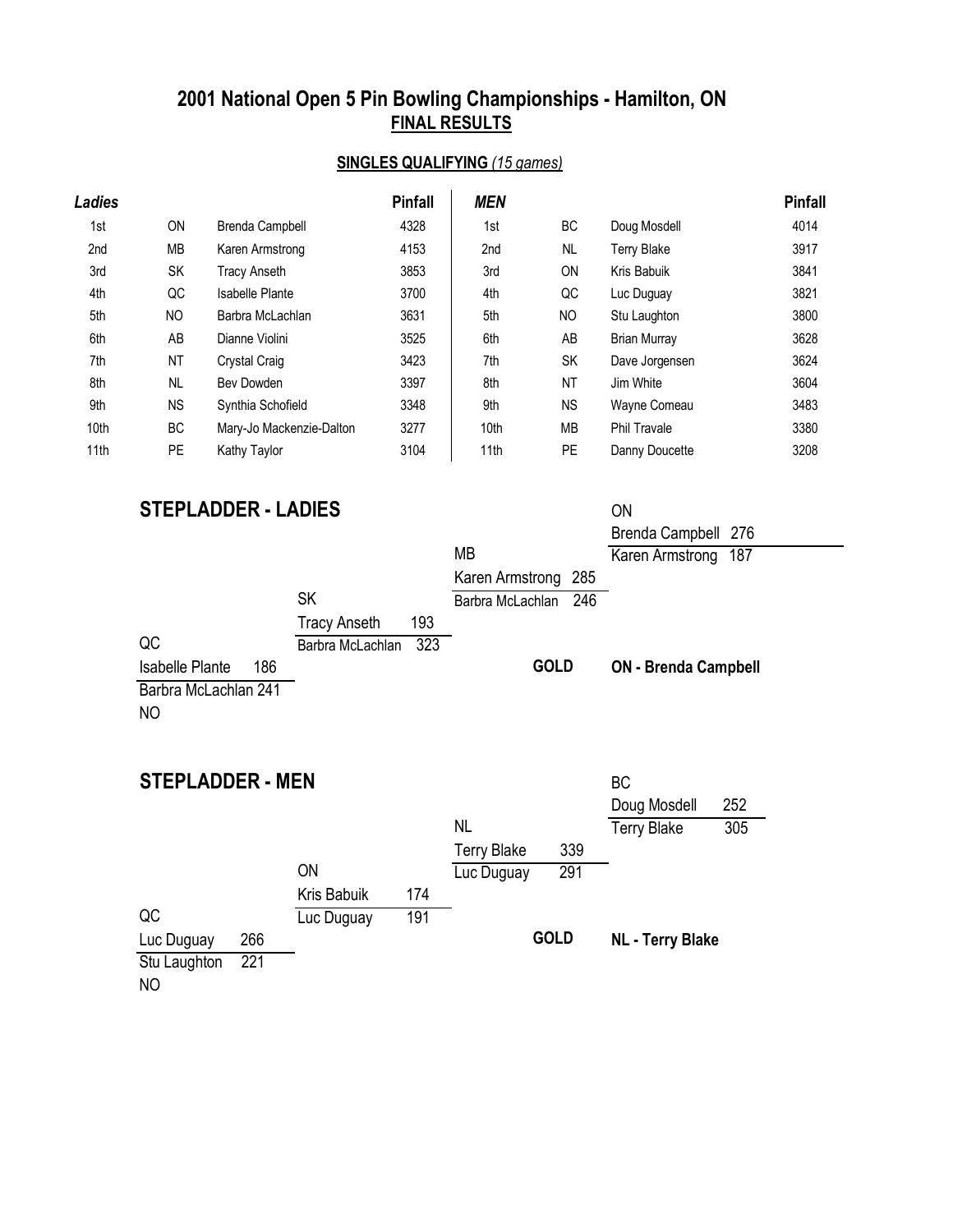### **TEAM STEPLADDERS**



#### *MEN*



#### *MIXED*

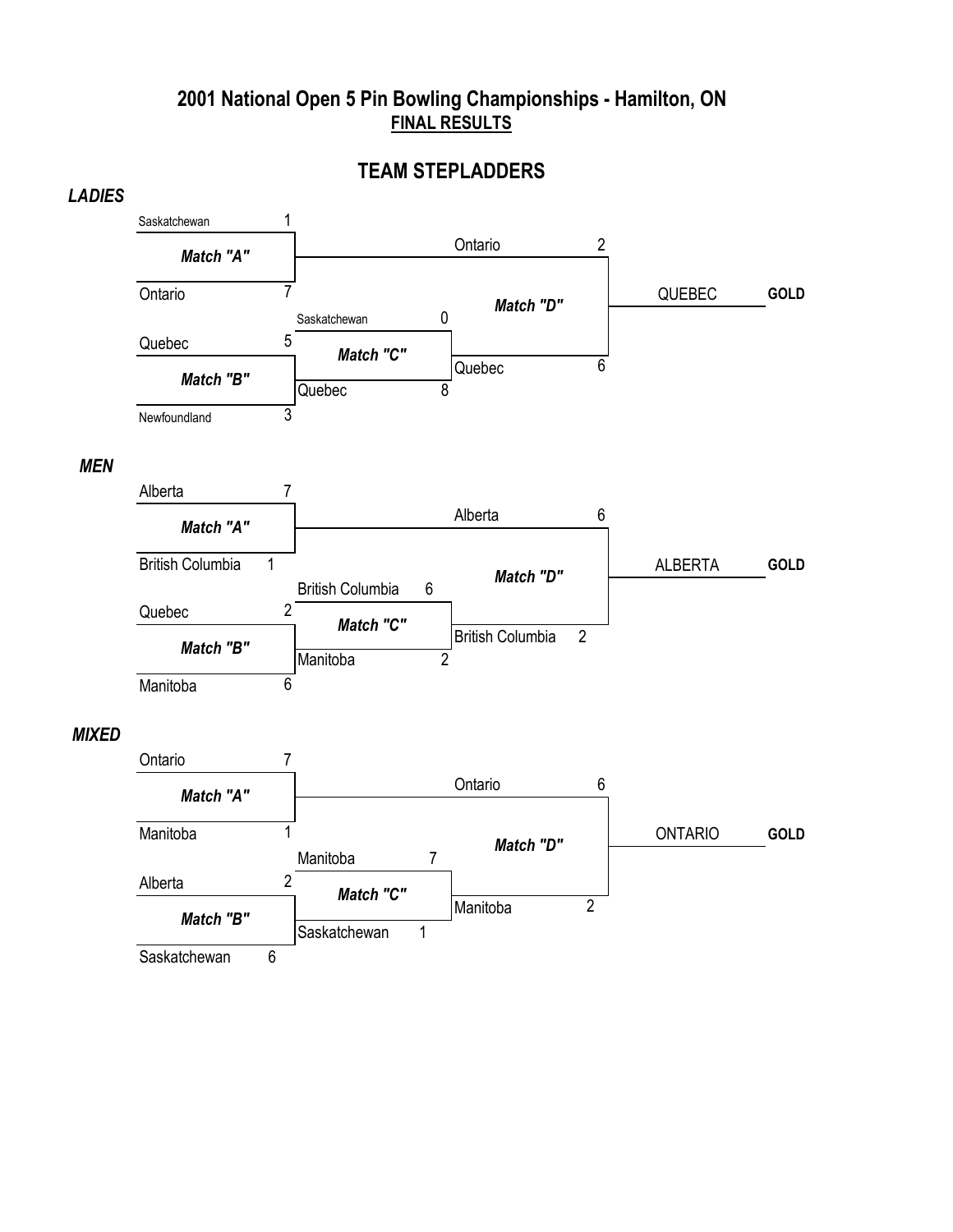|                         |       | <b>Qualifying Round -</b> |                              | <b>LADIES TEAMS</b>                | <b>Points</b>                |                              |       |       |
|-------------------------|-------|---------------------------|------------------------------|------------------------------------|------------------------------|------------------------------|-------|-------|
|                         |       | 1st                       | Saskatchewan                 |                                    | 111.5                        |                              |       |       |
|                         |       | 2nd                       | Ontario                      |                                    | 95.5                         |                              |       |       |
|                         |       | 3rd                       | Quebec                       |                                    | 93                           |                              |       |       |
|                         |       | 4th                       | Newfoundland                 |                                    | 89                           |                              |       |       |
|                         |       | 5th                       | Manitoba                     |                                    | 85                           |                              |       |       |
|                         |       | 6th                       | Alberta                      |                                    | 83                           |                              |       |       |
|                         |       | 7th                       | <b>British Columbia</b>      |                                    | 73                           |                              |       |       |
|                         |       | 8th                       | Nova Scotia                  |                                    | 72.5                         |                              |       |       |
|                         |       | 9th                       | Northern Ontario             |                                    | 70                           |                              |       |       |
|                         |       | 10th                      | <b>Northwest Territories</b> |                                    | 54                           |                              |       |       |
|                         |       | 11th                      | Prince Edward Island         |                                    | 53.5                         |                              |       |       |
| <b>GOLD - QUEBEC</b>    |       | *                         | <b>SILVER - ONTARIO</b>      |                                    | *                            | <b>BRONZE - SASKATCHEWAN</b> |       |       |
| <b>Isabelle Plante</b>  |       | 247.5                     | Elizabeth Poitras            |                                    | 240.3                        | Ann Johnstone                |       | 231.2 |
| Joanne Trudel           |       | 231.9                     | Jody Mann                    |                                    | 250.6                        | Linda Bereti                 |       | 243.9 |
| <b>Christine Danis</b>  |       | 238.8                     | Kristy Zammit                |                                    | 265.7                        | <b>Delise Fathers</b>        |       | 214.6 |
| Natalie Trudel          |       | 223.1                     | <b>Carol Ross</b>            |                                    | 207.0                        | Cindy Robb                   |       | 205.3 |
| Sylvie Carriere         |       | 196.9                     | Sue Topping                  |                                    | 237.1                        | Angelina Skalicky            |       | 219.4 |
| Lucie St. Gelais        |       | 208.2                     | Sandy Cuthbert               |                                    | 190.8                        | Michelle Johnstone           |       | 243.0 |
| Denis Perreault (Coach) |       |                           | Wayne Findlay (Coach)        |                                    |                              | Rich Johnstone (Coach)       |       |       |
|                         |       |                           |                              | *Averages include stepladder games |                              |                              |       |       |
| 4th                     |       |                           | 5th                          |                                    | 6th                          | 7th                          |       |       |
| <b>NEWFOUNDLAND*</b>    |       |                           | <b>MANITOBA</b>              |                                    | <b>ALBERTA</b>               | <b>BRITISH COLUMBIA</b>      |       |       |
| Nicole Humby            | 205.1 | Chris Monchak             | 231.4                        | Jennifer Marshall                  | 208.6                        | Sandy Waage                  | 231.3 |       |
| Janine Laite            | 193.6 | Erin Gledhill             | 235.0                        | <b>Tracey Ranta</b>                | 218.4                        | Leslie Squires               | 219.2 |       |
| Dawn Lane               | 238.2 | Karen Armstrong           | 243.2                        | Jennifer Burgess                   | 217.5                        | <b>Robbie Perkins</b>        | 230.5 |       |
| Andrea Lane             | 241.1 | Dixie McDonald            | 238.9                        | Brenda Smud                        | 218.7                        | Darlene Pederson             | 230.8 |       |
| Susan Russell           | 230.7 | Barb Kowalchuk            | 233.4                        | Susan Anderson                     | 223.4                        | Angie Webb                   | 190.6 |       |
| Cynthia Woods           | 252.6 | Jamie Szocs               | 213.9                        | Judy Kanigan                       | 226.4                        | <b>Brenda Snow</b>           | 225.0 |       |
| Baxter Vincent (Coach)  |       | Geoff McMullan (Coach)    |                              | Linda Raymond (Coach)              |                              | Ken Chambers Jr. (Coach)     |       |       |
| 8th                     |       |                           | 9th                          |                                    | 10th                         | 11th                         |       |       |
| <b>NOVA SCOTIA</b>      |       |                           | <b>NORTHERN ONTARIO</b>      |                                    | <b>NORTHWEST TERRITORIES</b> | <b>PRINCE EDWARD ISLAND</b>  |       |       |
| Joanne Blades           | 228.0 | Barbra McLachlan          | 252.7                        | Crystal Craig                      | 224.4                        | Sue MacPherson               | 194.3 |       |
| Synthia Schofield       | 240.3 | Doris Kirkey              | 232.9                        | <b>Wendy Rogers</b>                | 207.6                        | Sherry Doucette              | 236.6 |       |
| Kathy LeBlanc           | 209.9 | Pamela Lepage             | 212.9                        | Debbie Euchner                     | 206.5                        | Joan MacLeod                 | 199.2 |       |
| Ginny Matheson          | 211.7 | Cathy Davidson            | 226.2                        | Kim Bailey                         | 215.0                        | Nina Costain                 | 169.6 |       |
| <b>Tracy Murray</b>     | 202.6 | Yvette MacLellan          | 188.4                        | Marlene Millar                     | 202.4                        | Jackie MacKinnon             | 216.4 |       |
| Darlene Liutkus         | 181.5 | Chris Godin               | 213.0                        | Lorraine Gagnon                    | 211.3                        | Andrea Gallant               | 201.1 |       |
| Julien Chiasson (Coach) |       | Jerome Lesny (Coach)      |                              | Steve O'Hara (Coach)               |                              | Bill Giggey (Coach)          |       |       |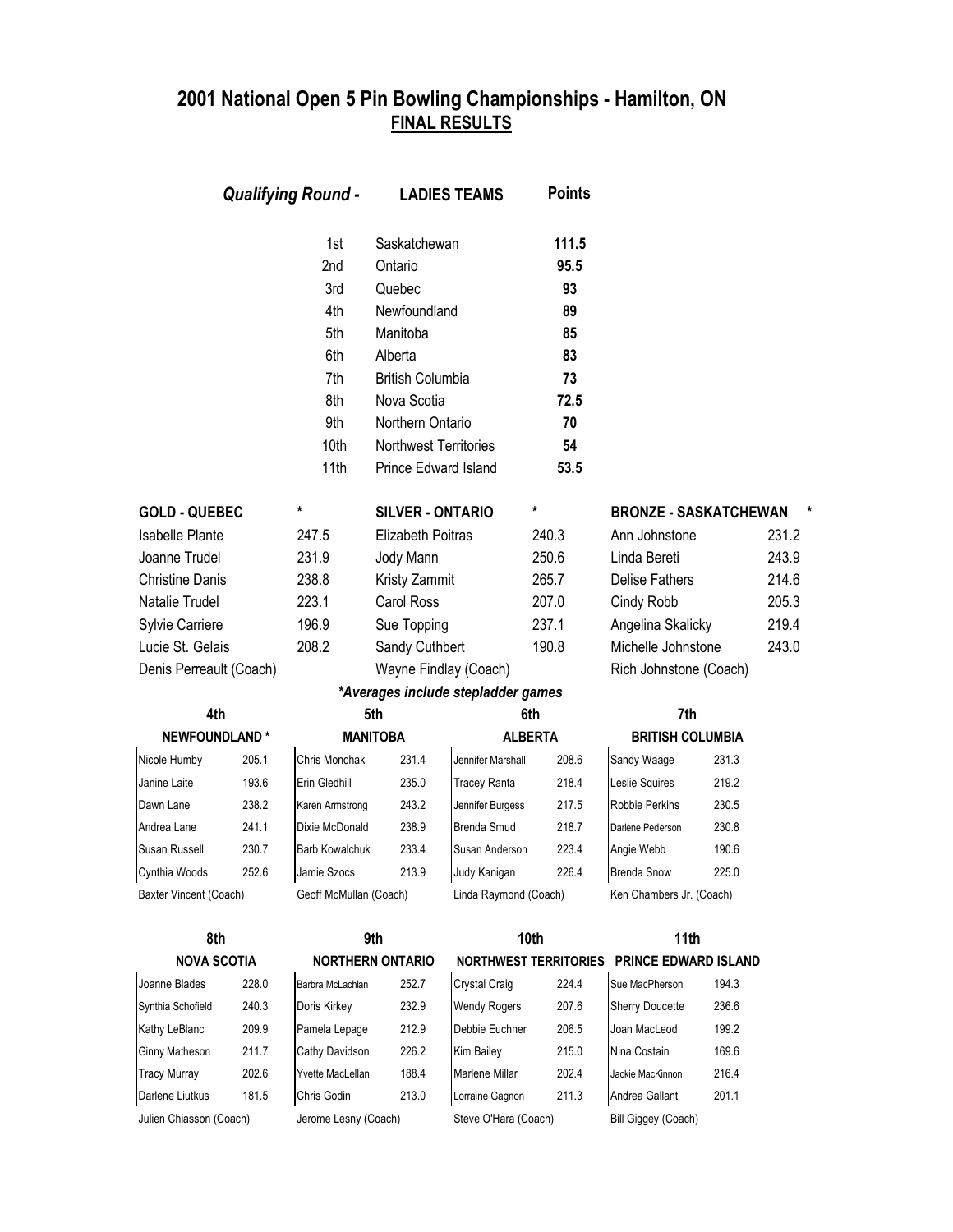|                       |       | <b>Qualifying Round -</b> |                              | <b>MEN'S TEAMS</b>                 | <b>Points</b>       |                          |       |       |
|-----------------------|-------|---------------------------|------------------------------|------------------------------------|---------------------|--------------------------|-------|-------|
|                       |       | 1st                       | Alberta                      |                                    | 104                 |                          |       |       |
|                       |       | 2nd                       | <b>British Columbia</b>      |                                    | 104                 |                          |       |       |
|                       |       | 3rd                       | Quebec                       |                                    | 100                 |                          |       |       |
|                       |       | 4th                       | Manitoba                     |                                    | 97                  |                          |       |       |
|                       |       | 5th                       | Newfoundland                 |                                    | 90                  |                          |       |       |
|                       |       | 6th                       | Saskatchewan                 |                                    | 88                  |                          |       |       |
|                       |       | 7th                       | Northern Ontario             |                                    | 73                  |                          |       |       |
|                       |       | 8th                       | Ontario                      |                                    | 70                  |                          |       |       |
|                       |       | 9th                       | <b>Northwest Territories</b> |                                    | 60.5                |                          |       |       |
|                       |       | 10th                      | Nova Scotia                  |                                    | 53                  |                          |       |       |
|                       |       | 11th                      | Prince Edward Island         |                                    | 40.5                |                          |       |       |
| <b>GOLD - ALBERTA</b> |       | *                         |                              | SILVER - BRITISH COLUMBIA *        |                     | <b>BRONZE - MANITOBA</b> |       | *     |
| Gene Ziebarth         |       | 270.7                     | Bob Herman                   |                                    | 259.0               | Chad Van Dale            |       | 229.7 |
| Vince Chartier        |       | 268.3                     | Doug Mosdell                 |                                    | 247.7               | Doug Wood                |       | 252.1 |
| Lawwrence Fobert      |       | 239.0                     | Terry Herman                 |                                    | 236.7               | <b>Robert Shanas</b>     |       | 272.4 |
| Gary Baird            |       | 252.3                     | Dan Smith                    |                                    | 221.3               | Willie Orne              |       | 250.9 |
| <b>Brad Sinclair</b>  |       | 211.9                     |                              | Richard Basha<br>266.2             |                     | Larry Wiebe              |       | 204.4 |
| <b>Bob Guthrie</b>    | 231.9 |                           | Hank Krahn                   |                                    | 247.3               | Don Carpenter            |       | 245.8 |
| Eric Andersen (Coach) |       |                           | Barry Hampton (Coach)        |                                    |                     | Glenn Sproule (Coach)    |       |       |
|                       |       |                           |                              | *Averages include stepladder games |                     |                          |       |       |
| 4th                   |       |                           | 5th                          |                                    | 6th                 | 7th                      |       |       |
| <b>QUEBEC</b>         |       |                           | <b>NEWFOUNDLAND</b>          |                                    | <b>SASKATCHEWAN</b> | <b>NORTHERN ONTARIO</b>  |       |       |
| Luc Duguay            | 261.3 | Colin Smith               | 230.8                        | Tom Paterson                       | 250.9               | <b>Tom Williams</b>      | 239.8 |       |
| Daniel Gingras        | 233.7 | Neil Walsh                | 213.3                        | Kerry Sullivan                     | 253.0               | James McKenny            | 217.0 |       |
| Guy Lafreniere        | 271.3 | Tony Redmond              | 269.3                        | Dave Jorgensen                     | 249.9               | Kevin Mantha             | 251.3 |       |
| Stephane Leduc        | 239.9 | Michael Maloney           | 235.3                        | George Gresty                      | 233.9               | Bert Bachar              | 214.8 |       |
| Gaetan Beauchamp      | 229.4 | Ken Byrne                 | 222.6                        | Lloyd Wiens                        | 239.6               | Chris Bissonnette        | 241.5 |       |
| <b>Bruno Cecyre</b>   | 251.9 | Mel Osmond                | 249.0                        | John Rayner                        | 243.5               | Mike Gauthier            | 224.8 |       |
| Gaetan Cote (Coach)   |       | Lindsey Redmond (Coach)   |                              | Phil Smith (Coach)                 |                     | Hugh Cosgrove (Coach)    |       |       |
| 8th                   |       | 9th                       | 10th                         |                                    | 11th                |                          |       |       |
| <b>ONTARIO</b>        |       |                           | <b>NORTHWEST TERRITORIES</b> |                                    | <b>NOVA SCOTIA</b>  | PRINCE EDWARD ISLAND     |       |       |
| <b>Mike Bates</b>     | 252.4 | Jim White Jr.             | 222.8                        | Marc Rapitta                       | 225.6               | Stephen Burke            | 215.2 |       |
| Stan Dozzi            | 216.5 | Mike Penkala              | 230.1                        | Dan Flamand                        | 243.7               | Serge Arsenault          | 234.9 |       |
| Matt Dragun           | 247.8 | Marcel Bouchard           | 251.4                        | Sandy MacPherson                   | 257.1               | Albert Shepard           | 211.3 |       |
| Jim Mystyk            | 231.1 | Liliano Marrai            | 222.5                        | Dawson Mossman                     | 204.0               | Randy Diamond            | 224.8 |       |
| Mirko Drljen          | 237.5 | Jeff Brockway             | 222.0                        | Ivan Saulnier                      | 220.7               | Dave Livingston          | 204.4 |       |
| Ron Bleses            | 242.4 | Ken Bartlett              | 224.7                        | Larry Crouse                       | 178.8               | Gerard Arbing            | 197.3 |       |

Ian Wilson (Coach) Jim White Sr. Mike Stoddart (Coach) Ernie Doucette (Coach)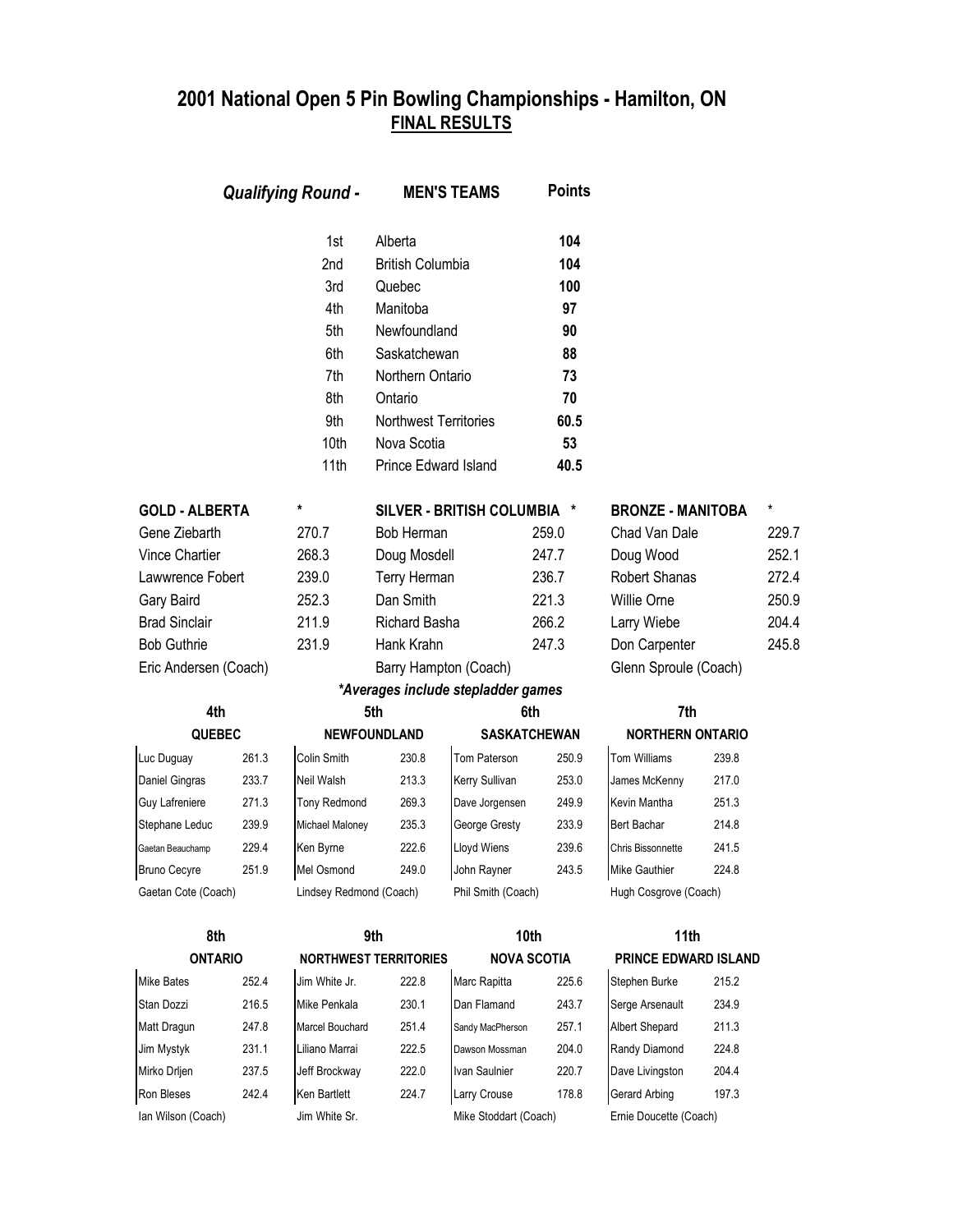|                                         | <b>Qualifying Round -</b> |                                                      | <b>MIXED TEAMS</b>                                                                                                                           |       | <b>Points</b>                                    |                                                 |       |
|-----------------------------------------|---------------------------|------------------------------------------------------|----------------------------------------------------------------------------------------------------------------------------------------------|-------|--------------------------------------------------|-------------------------------------------------|-------|
|                                         |                           | 1st<br>2nd<br>3rd<br>4th<br>5th<br>6th<br>7th<br>8th | Ontario<br>Manitoba<br>Alberta<br>Saskatchewan<br>Northern Ontario<br><b>British Columbia</b><br>Newfoundland<br><b>Prince Edward Island</b> |       | 95<br>89<br>77<br>72.5<br>62<br>59.5<br>53<br>37 |                                                 |       |
|                                         |                           | 9th                                                  | Northwest Territories                                                                                                                        |       | 31                                               |                                                 |       |
| <b>GOLD - ONTARIO</b><br>Norm Macdonald |                           | *<br>249.6                                           | <b>SILVER - MANITOBA</b><br>Jim Kuslak                                                                                                       |       | *<br>294.1                                       | <b>BRONZE - SASKATCHEWAN *</b><br>Javier Uriber | 208.9 |
| Al Hardiman                             |                           | 269.8                                                | Ray Bartel                                                                                                                                   |       | 225.1                                            | <b>Brent Polowski</b>                           | 199.4 |
| Jeff Forester                           |                           | 271.7                                                | Dan Robson                                                                                                                                   |       | 246.3                                            | Manny Primeau                                   | 276.8 |
| Marc Skelton                            |                           | 237.5                                                | Kevin Slippert                                                                                                                               |       | 253.3                                            | Ed Every                                        | 240.6 |
| Stephanie Hillmer                       |                           | 234.1                                                | Karen Born                                                                                                                                   |       | 233.2                                            | Diane Zadvorny                                  | 212.9 |
| Kelly Martin                            |                           | 217.5                                                | Linda Orne                                                                                                                                   |       | 242.6                                            | Lorie Gutka                                     | 226.8 |
| Priscilla Young                         |                           | 200.0                                                | Jan Gledhill                                                                                                                                 |       | 218.3                                            | Flo Engebretson                                 | 208.8 |
| Rob Ward (Coach)                        |                           |                                                      | Dylis Turner (Coach)<br>*Averages include stepladder games                                                                                   |       |                                                  | Larry Zadvorny (Coach)                          |       |
|                                         | 4th                       |                                                      | 5th                                                                                                                                          |       |                                                  | 6th                                             |       |
|                                         | ALBERTA *                 |                                                      | <b>NORTHERN ONTARIO</b>                                                                                                                      |       |                                                  | <b>BRITISH COLUMBIA</b>                         |       |
|                                         | Derek Home                | 246.4                                                | <b>Robert Cardinal</b>                                                                                                                       | 231.7 | Ken Kelly                                        | 228.6                                           |       |
|                                         | Greg Koch                 | 265.4                                                | <b>Neil Rothwell</b>                                                                                                                         | 208.9 | Kelly Glencross                                  | 244.2                                           |       |
|                                         | <b>Rich Weber</b>         | 238.5                                                | Rene Godin                                                                                                                                   | 203.3 | <b>Bob Galer</b>                                 | 262.5                                           |       |
|                                         | <b>Terry Smithson</b>     | 197.2                                                | <b>Barry Stevens</b>                                                                                                                         | 253.2 | Jari Paananen                                    | 223.2                                           |       |
|                                         | Stacey Sanderson          | 238.1                                                | Jennifer Raymond                                                                                                                             | 220.5 | Gail Stubbings                                   | 216.3                                           |       |
|                                         | Annette Bruneau           | 210.2                                                | Coco Lariviere                                                                                                                               | 225.8 | Jackie Grosart                                   | 204.2                                           |       |
|                                         | Debbie Boswell            | 204.1                                                | Maureen McKay                                                                                                                                | 228.0 | Jennie Inkster                                   | 208.7                                           |       |
|                                         | Rick Nowosad (Coach)      |                                                      | Jack Atkinson (Coach)                                                                                                                        |       | Gord Stewart (Coach)                             |                                                 |       |
| 7th                                     |                           | 8th                                                  |                                                                                                                                              |       | 9TH                                              |                                                 |       |
|                                         | <b>NEWFOUNDLAND</b>       |                                                      | <b>PRINCE EDWARD ISLAND</b>                                                                                                                  |       |                                                  | <b>NORTHWEST TERRITORIES</b>                    |       |
|                                         | <b>Bob Osborne</b>        | 253.9                                                | Ernie Blacquiere                                                                                                                             | 187.1 | Darryl Bryan                                     | 217.0                                           |       |
|                                         | Randy Earle               | 218.0                                                | Jeremy Sudsbury                                                                                                                              | 203.4 | Dan Sanford                                      | 226.9                                           |       |
|                                         | Richard Hannaford         | 203.5                                                | Gary Wedge                                                                                                                                   | 200.8 | Eric Gutland                                     | 226.3                                           |       |
|                                         | Scott Thurston            | 232.4                                                | Afie Wakelin                                                                                                                                 | 197.4 | Darrell Koch                                     | 206.1                                           |       |
|                                         | Annetta Power             | 193.3                                                | Gerri-Lynn Henderson                                                                                                                         | 233.4 | Lillian Crook                                    | 171.9                                           |       |
|                                         | <b>Bel Squires</b>        | 198.6                                                | Jeanette Boutcher                                                                                                                            | 199.9 | Paulette West                                    | 173.5                                           |       |
|                                         | Margie Nurse              | 189.1                                                | <b>Cindy Merritt</b>                                                                                                                         | 242.8 | Lorena Carpentier                                | 186.1                                           |       |